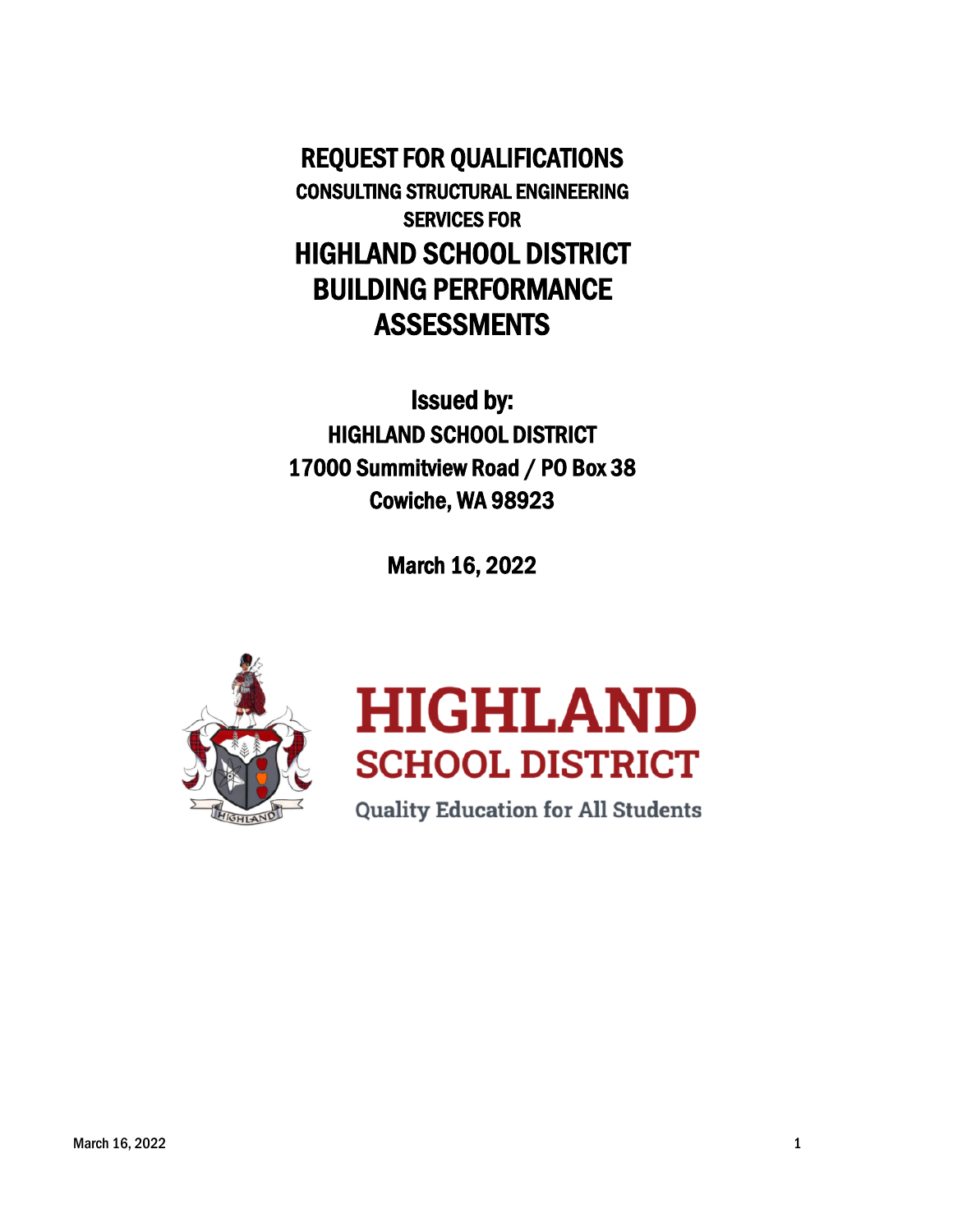# REQUEST FOR QUALIFICATIONS CONSULTING STRUCTURAL ENGINEERING SERVICES FOR HIGHLAND SCHOOL DISTRICT BUILDING PERFORMANCE ASSESSMENTS REQUEST FOR QUALIFICATIONS DUE DATE: March 30, 2022

## PROJECT SCOPE OF WORK

The 2021-2023 Washington State Capital Budget provided funding to the Highland School District to collect and input summary building information - for each of the District's four OSPI-recognized instructional buildings - in OSPI's Information and Condition of Schools (ICOS) Pre-Disaster Mitigation Module database.

The preliminary summary building data incorporated in the OSPI ICOS database will support OSPI's future assessments of school buildings statewide. This initial work involves a very simplistic seismic performance assessment to be conducted by a structural engineer licensed to practice in the State of Washington. The Assessment and ICOS Data Input by the firm will be completed on or before June 1, 2022

In addition, the District may require additional structural engineering services due to the recent passage of the District's Capital Project Levy and future minor capital projects.

#### Statement of Qualifications - Review and Intention to Award Process

The District intends to enter into a negotiation for a professional services consulting agreement with the firm offering the best qualifications and experience as judged by the Highland School District Selection Committee. The School District anticipates issuing an Intent to Award notification for the work in Mid-April 2022.

#### Professional Services Required

The following professional design firm (from a structural engineer licensed in the State of Washington) services may be required:

- 1. Conduct structural review and assessment to satisfy the data input requirements of the OSPI OSPI's Information and Condition of Schools (ICOS) Pre-Disaster Mitigation Module database
- 2. Development of design and construction project schedules with District, concise contract documents including drawings, plans, and specifications, general and special terms and conditions for construction, and specialty professional services – including testing agency requirements. District will provide general contractor agreement, invitation to bid, and general conditions for this small public works project to be included in the bid documents by the engineer of record.
- 3. Overall coordination and administration of District projectsfrom design through construction closeout and submission of record documentation.
- 4. Other related services as required by the Highland School District or other code/regulatory agency.